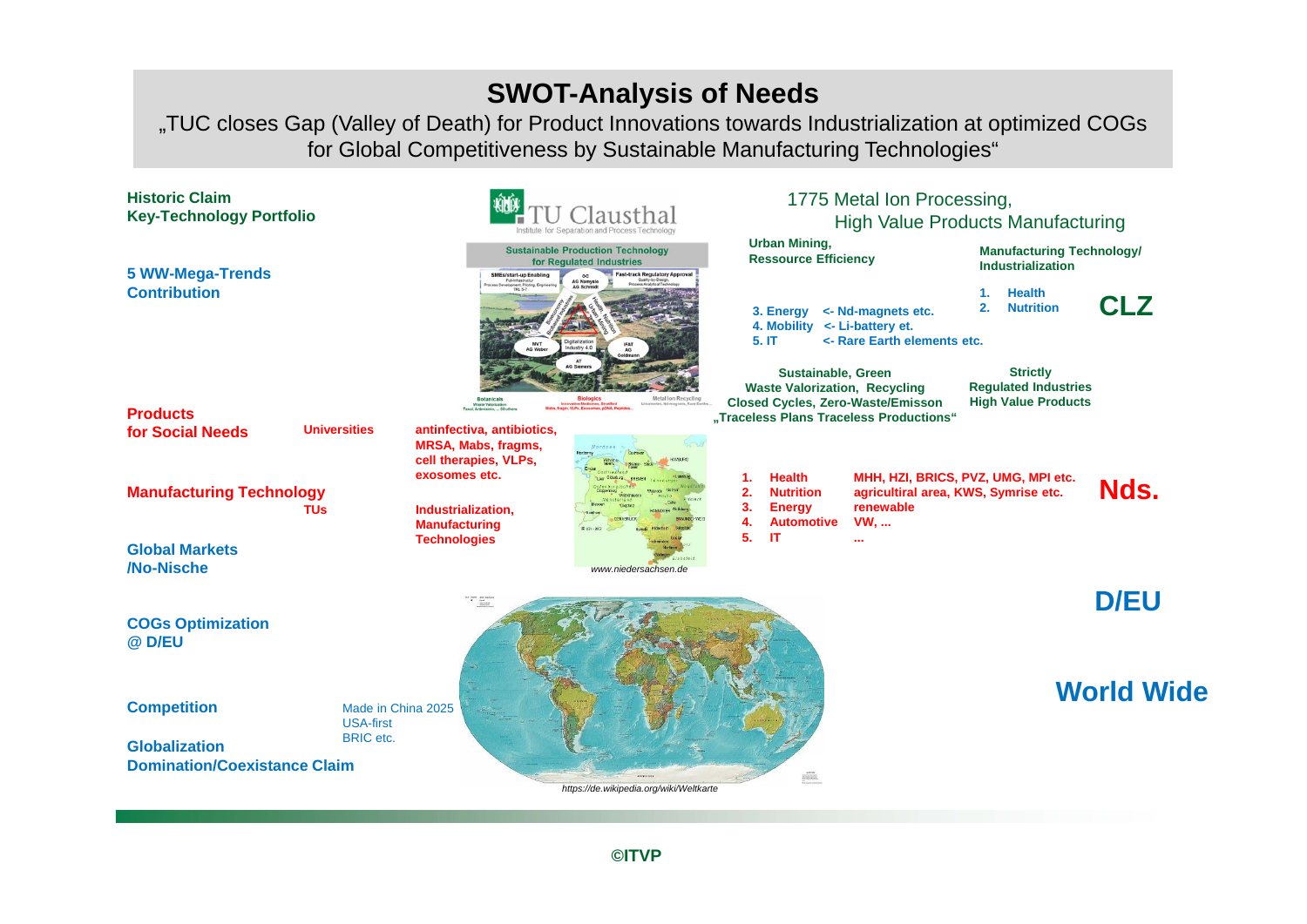# TUC-ITVP **Fit for the Future in Nds.**

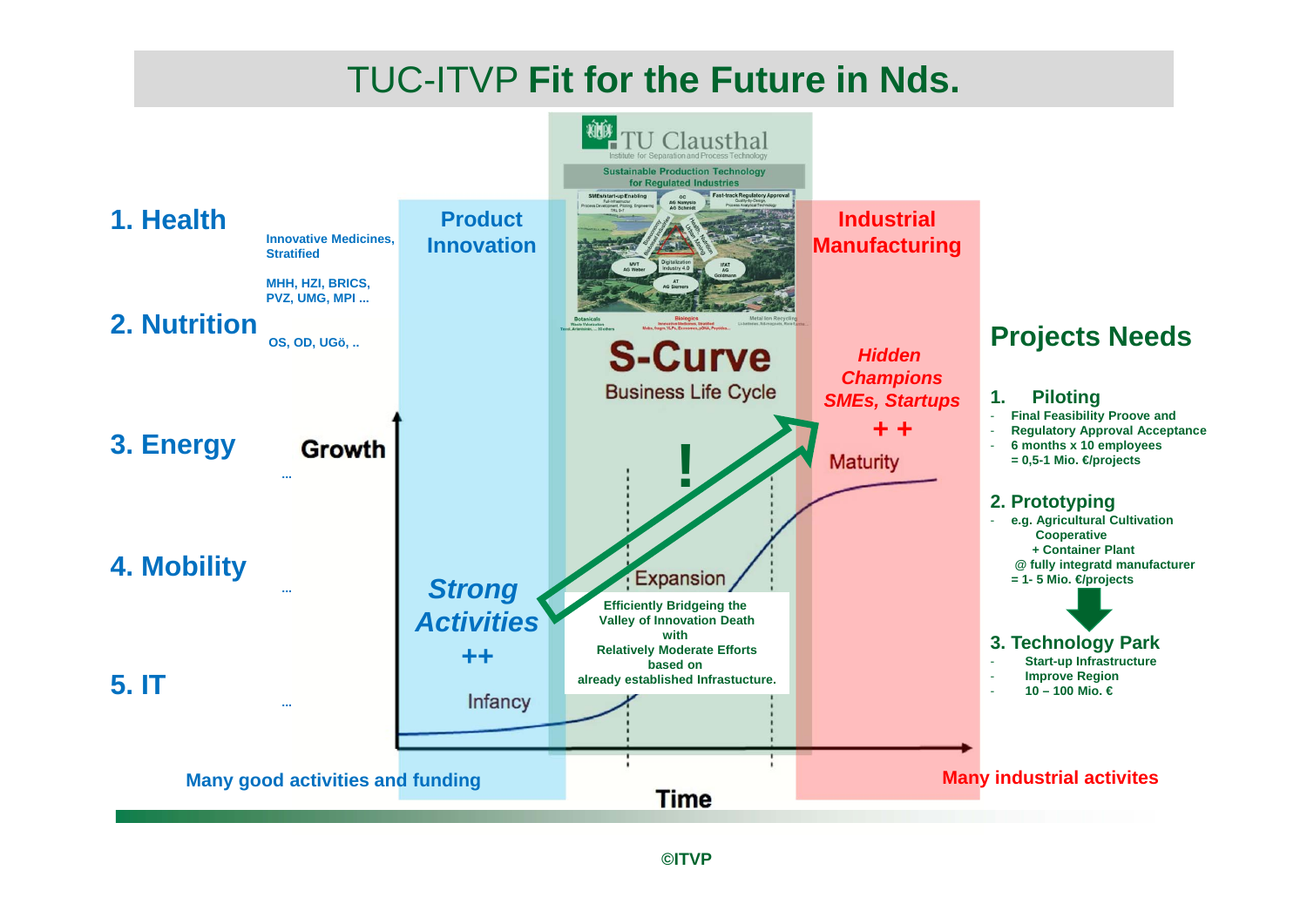## **Lectures, Training&Education**

1. WS

Pflicht. Vertiefungen

Bachelor

 $5. WS$ 

Stat. Sim. (MSc)

Aust-Praktikum TTV1 Praktikum Dest.

 $\sqrt{1 + \frac{1}{2}}$ 

6. SS

TTV 2 (MSc)

Dyn. Sim. (MSc)

Aust-Praktikum TTV 2

- •Separation and Process Technology
- •Biotechnology and Bioanalytics for USP and DSP
- •Pharmaceutical Engineering
- • Process Modelling and Simulation
- Innovative Manufacturing **Technologies**
- • Phytoextraction – Products and Processs

*organized by* Forschungsvereinigung der Arzneimittel-Hersteller e.V.

**FAH** 

- •Process Chromatography
- •Downstream Processing
- •Continuous Bioprocessing
- Accelarating Biomanufacturing by Modelling

*organized by*



## **Results**

- •Ready-to-Project and Research Portfolio, Fast Track Regulatory Approval
- •Education&Trainings Courses
- •Prototyping with TÜV and FDA/EMA approval
- •Piloting-Studies for Model Validation Botanicals and Biologics ~ 6months\*10 employees
- •Accelerating Biomanufacturing by Modelling, Model Validation Studies
- •**H-factor** 23 (∼ 10 publications/a), 0,5-1 Mio. €a grants/projects, 25-40 employees



#### **TASK**

**Master** 

 $4.$  SS.

lan /Feb

März

 $\sum_{n=1}^{\infty}$ 

 $3 WS$ 

sch-The

**IN NTH.TH** 

Analytik<br>(Namyslo)

Synthese<br>Kaufmann

**Italian** 

 $2$  SS

BioVT<sub>2</sub>

Laborpraxi

Techn. Chrom

Prozessinten (feck, Lang, Ditz, Strube)<br># TTV II

Proj.v.App.d.SUT

Chem.Ind.i.Wande

BioVT 3

1. WS

BioVT<sub>1</sub>

BioVT4<br>(Tegtmeier)

- • SME/Start-up supporting Infrastructure TRL (EU technical readyness level) 5-7 to become fully integrated Sustainable Manufacturers
- • Chemical-Pharmaceutical Industry is 3rd largest Branche in D/EU, Products fulfill elementary Social Needs, but Global Competition causes the need for innovative method for sophisticated Process Optimization without unnecessary overdimensioning to keep Manufacturing in D/EU at acceptable COGs
- Only Sustainable Production Technology generates Jobs&added value/social needs in D/EU

**Sustainable Production Technology** 



**Botanicals Waste Valorization** Tavol Artimicinin 50 other

**Biologics Innovative Medicines, Stratified** Mabs, fragm, VLPs, Exosomes, pDNA, Peptides.

**Metal Ion Recycling** Li-batteries, Nd-magnets, Rare Earths

#### **Solution Approach**

- •Develop Scientific Engineering Methods for Regulated Industries
- •to Industrialize innovative Product Ideas from Medicine, Nutrition, Agro, Urban Mining
- •Operate full Infrastructure and Portfolio for SMEs/Startup support/projects
- •Focus on Regulated Industries Bioeconomy, Digitalisation/Ind4.0
- •Botanicals/NaWaRos/Chemicals, Biologics, Metal Ions/Urban Mining
- •**Total Process Modelling**
- •**combined with exp. Model Parameter Determination in laboratory scale**
- •**Integrate Process Analytical Technology for Quality by Design Approach**
- •**DOE/Statistical Modelling, Rigorous phyical-chemical Process Modelling, Cost Modelling**
- •**PCA/PLS, Chemometrics, Metabolomics, Data-Analysis**
- •**Batch2Conti and Accelerating Biomanufacturing by Modeling**